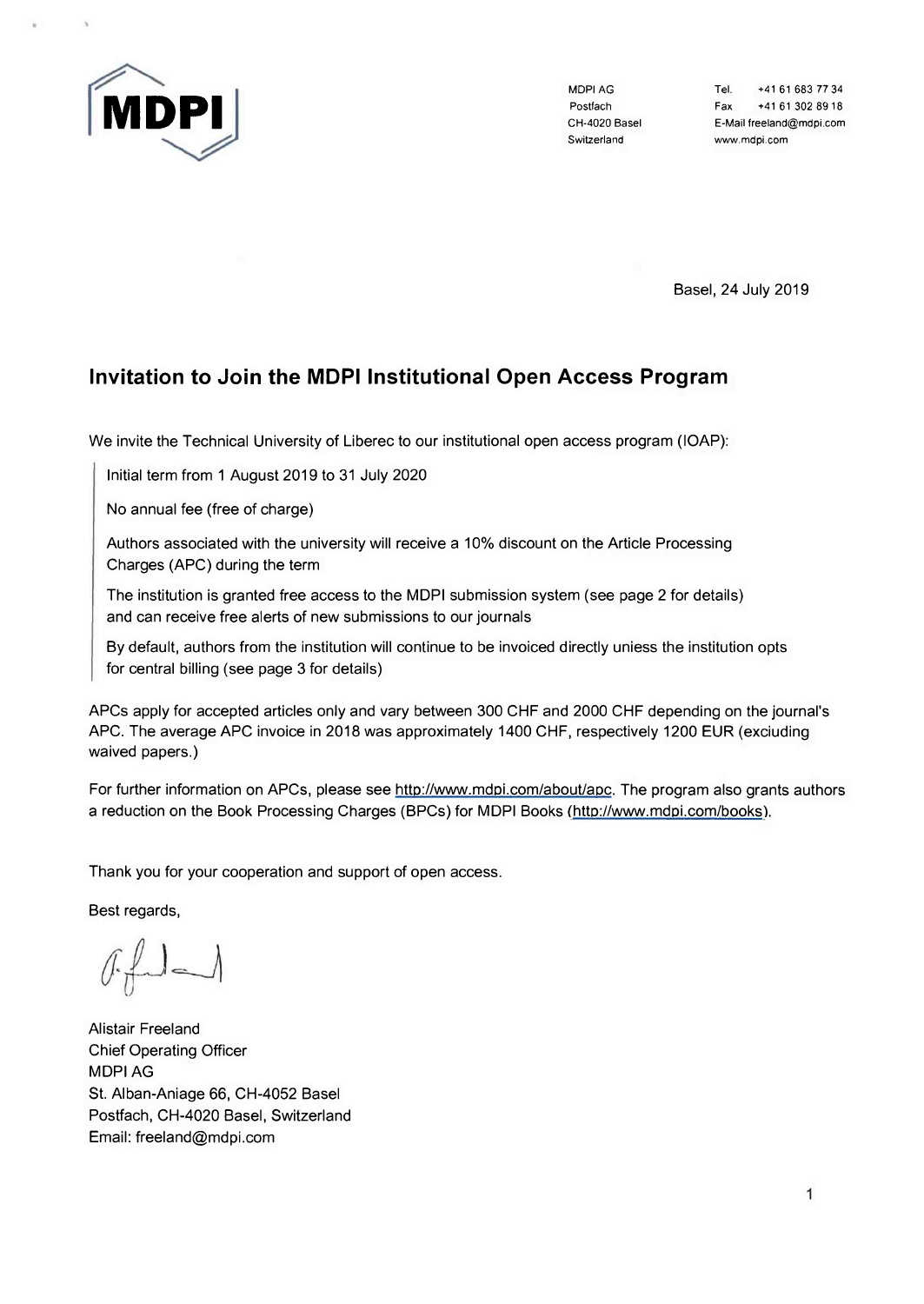

 $\mathbf{r}$ 

**MDPIAG** Postfach CH-4020 Basel Switzerland

Tel. +41 61 683 77 34 Fax +41 61 302 89 18 E-Mail freeland@mdpi.com www.mdpi.com

### Access to the MDPI Submission System ("SuSy")

As part of the program, we offer institutions free access to our submission system. This allows for central control over papers submitted to our journals. Information on authors, co-authors, submission dates, titles, current status, article processing information, and more, can be viewed. The initial version of each paper submitted to the journal will be accessible and all relevant data can be exported as an Excel-readable CSV file.

Our aim is to provide transparency with respect to papers submitted to our journals and to allow for an early notification of possible APCs.

#### IOAP View in "SuSy"

| <b>MDP1</b><br>Journals A-Z                                               | Information & Guidelines<br><b>Editorial Process</b><br><b>About</b>                                              |                  |                                  |                                                                                                                                                                             |                               | My Profile | Logout               | Submit |
|---------------------------------------------------------------------------|-------------------------------------------------------------------------------------------------------------------|------------------|----------------------------------|-----------------------------------------------------------------------------------------------------------------------------------------------------------------------------|-------------------------------|------------|----------------------|--------|
| User Menu<br>User Profile                                                 | Search                                                                                                            |                  |                                  |                                                                                                                                                                             |                               |            |                      |        |
| Manage E Mail Alerts<br>. Manage E-Mail                                   |                                                                                                                   | Manuscript ID    |                                  |                                                                                                                                                                             |                               |            |                      |        |
| Newsletters                                                               |                                                                                                                   | Manuscript Title |                                  |                                                                                                                                                                             |                               |            |                      |        |
| Manage Saved Searches<br>Change Password                                  |                                                                                                                   | Category<br>ΑII  | <b>Under Processing</b>          | Published                                                                                                                                                                   |                               |            |                      |        |
| <b>Edit Profile</b>                                                       | Submission date                                                                                                   | Frant            |                                  | To                                                                                                                                                                          |                               |            |                      |        |
| <b>a</b> Logout                                                           | <b>Associate Authors</b>                                                                                          |                  |                                  |                                                                                                                                                                             |                               |            |                      |        |
| <b>IOAP Participant View</b>                                              |                                                                                                                   | All              | Corresponding Only               |                                                                                                                                                                             |                               |            |                      |        |
| <b>a</b> Overview of Articles<br># Manage Your Automated<br>E-Mail Alerts |                                                                                                                   |                  | Search or Reset                  |                                                                                                                                                                             |                               |            |                      |        |
| Affiliated Editors                                                        |                                                                                                                   |                  |                                  |                                                                                                                                                                             |                               |            |                      |        |
| Articles Published                                                        | Papers published (Data as of 2010)                                                                                |                  |                                  |                                                                                                                                                                             |                               |            | <b>Export Report</b> |        |
|                                                                           | 153 manuscripts found                                                                                             |                  |                                  |                                                                                                                                                                             |                               |            |                      |        |
|                                                                           | Atl (153)   Under Processing -8)   Published (126)                                                                |                  |                                  |                                                                                                                                                                             |                               |            |                      |        |
|                                                                           | $1$   2   3   4   5   6   7   8  <br>Manuscript-ID Authors #                                                      | Journal          |                                  | Title                                                                                                                                                                       | Status                        | Sub. Date  | Notes                |        |
|                                                                           | molecules-209906<br>Charles Okeke Nnadi, Ngozi Justina Nivodo.<br>Marcel Kaiser, Reto Brun More                   | Molecules        |                                  | Steroid Alkaloids from Holarrhena africana with strong<br>activity against Trypanosoma brucei modes.ense                                                                    | Website<br>online             | 28/6/17    |                      |        |
|                                                                           | arts-209825<br>Zejian Zhang*                                                                                      | Arts             | test                             |                                                                                                                                                                             | Form not<br>completed         | 28/6/17    |                      |        |
|                                                                           | genes 209680<br>Jens Treutlein, Josef Frank, Fabian Streit<br>Céline S. Reinbold More                             | Genes            | <b>Alcohol-related Cirrhosis</b> | Genetic Contribution to Alcohol Dependence Investigation<br>of a Heterogeneous German Sample of Individuals with<br>Alcohol Dependence, Chronic Alcoholic Pancreatitis, and | English<br>correction<br>done | 27/6/17    |                      |        |
|                                                                           | atmosphere-208126<br>Ivan Coluzza, Jessie Creamean, Michel Rossi, Atmosphere<br>Heike Wex More                    |                  | Two International Workshops      | Perspectives on the Future of ice Nucleation Research.<br>Research Needs and Unanswered Questions Identified from                                                           | Pendina<br>minor<br>revisions | 20/6/17    | n                    | ) 조구   |
|                                                                           | mannedrugs-207841<br>Vangelis Smymiotopoulos Christian Merten,<br>Marcel Ka:ser, Deniz Tasdemir *                 | Manne Drugs      | Brown Alga Bifurcaria bifurcata  | Bifurcatriol, an Antiprotozoal Acyclic Diterpene from the                                                                                                                   | Pending<br>minor<br>revisions | 19/6/17    |                      |        |
|                                                                           | applsci-206594<br>Freeland *                                                                                      | Applied Science: | Test                             |                                                                                                                                                                             | Rejected by<br>editor         | 14/6/17    |                      |        |
|                                                                           | matenais-206023<br>Catherine E Housecroft *. Edvin C.<br>Constaole, Y. Marimilian Klein, Alessandro<br>Prescimone | Materials        |                                  | 4.2' 6' 4"- and 3.2' 6'.3"-terpyridines the conflict between<br>well-defined vectorial properties and serendipity in the<br>assembly of 1D- 2D- and 3D-architectures        | Website<br>online             | 12/6/17    |                      |        |
|                                                                           | tropicalmed-203298                                                                                                |                  |                                  |                                                                                                                                                                             | Printed and Contract          |            |                      |        |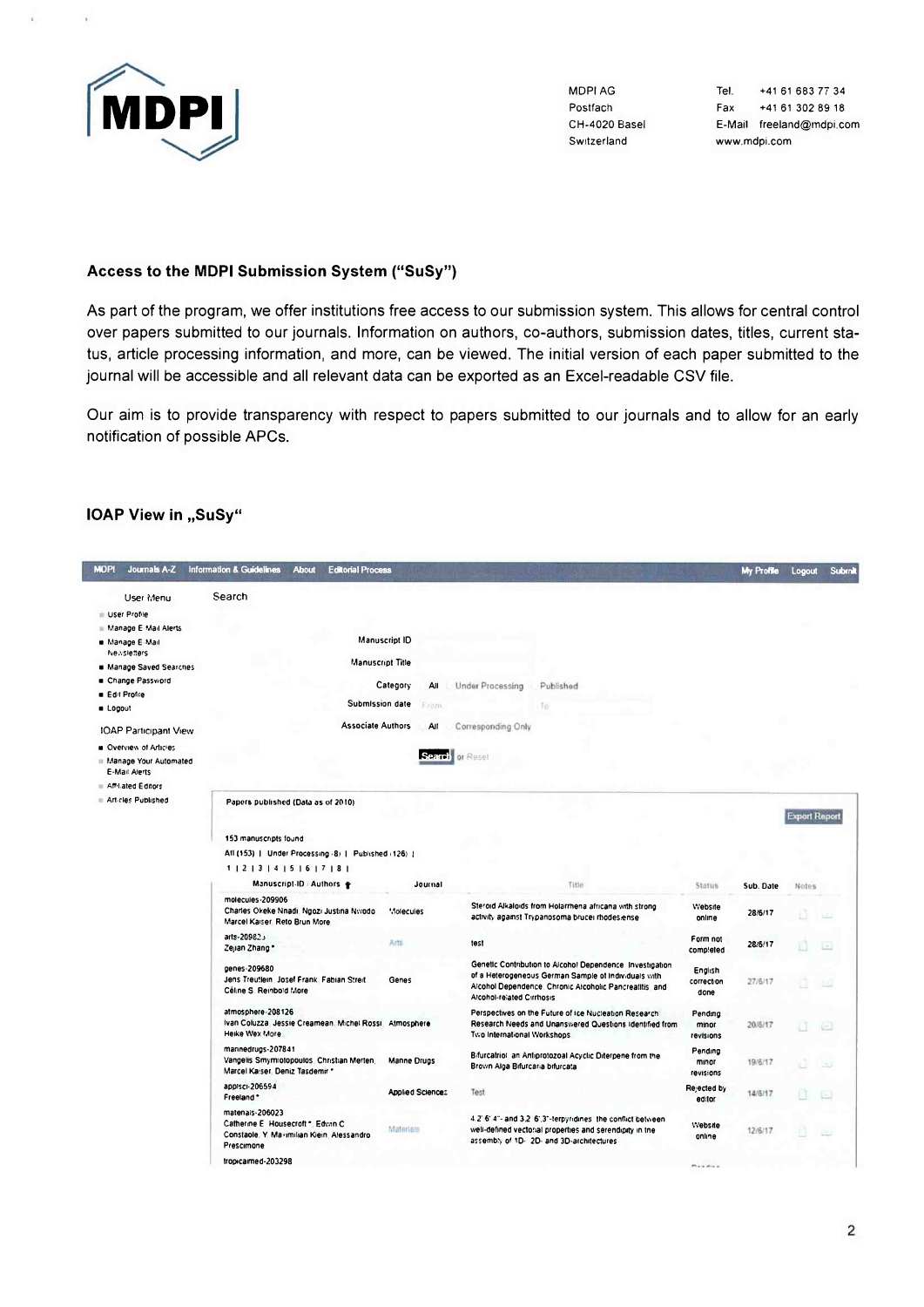

MDPI AG Postfach CH-4020 Basel Switzerland

+41 61 683 77 34 Tel. +41 61 302 89 18 Fax E-Mail freeland@mdpi.com www.mdpi.com

The institution is not obligated to submit any number of papers to MDPI journals as part of the IOAP. The institution can withdraw from the program at any time.

Upon signing up to the program, the name of the institution will be added to the list of Institutional Open Access Program participants page at http://www.mdpi.com/about/ioap.

URL of the Library Website: yTTPS : // KNIHOVNA. TUL. CZ

E-mail address for automated submission alerts (optional): *IARKETA.TR1KAR0VAC TU.CZ* 

## **Payment Type of APC:**

|  | $\Box$ Non-central, author invoiced (default) |  |  |  |
|--|-----------------------------------------------|--|--|--|
|--|-----------------------------------------------|--|--|--|

 $\Box$  Central, invoiced to institute

If central invoicing is preferred, please provide e-mail address and billing address:

| E-mail:              |  |  |
|----------------------|--|--|
| <b>Invoice Name:</b> |  |  |
| Address:             |  |  |
| City:                |  |  |
| ZIP Code:            |  |  |
| Invoice VAT:         |  |  |
|                      |  |  |
| Form completed by:   |  |  |

| Title and Full Name: | VENCLAKOVA<br><b>MGR</b><br>J(TK) |  |
|----------------------|-----------------------------------|--|
| Place and Date:      | 882019<br>LIBEREC                 |  |